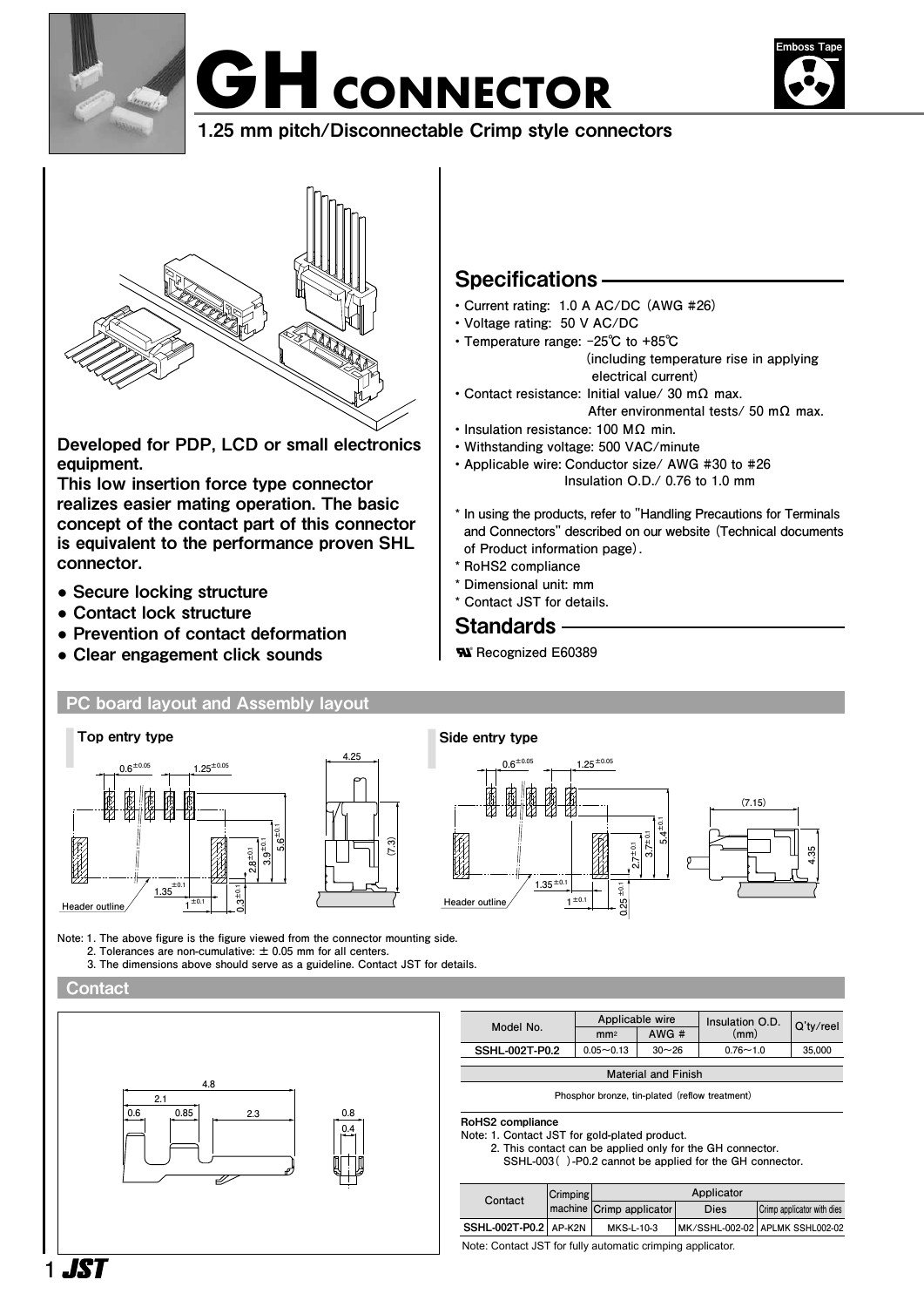# **GH CONNECTOR**

#### Housing



| No. of         | Model No.                  |       | Dimensions (mm) |                 |
|----------------|----------------------------|-------|-----------------|-----------------|
| Circuits       |                            | A     | в               | $Q'$ ty/<br>bag |
| 2              | <b>GHR-02V-S</b>           | 1.25  | 3.75            | 3,000           |
| 3              | <b>GHR-03V-S</b>           | 2.50  | 5.00            | 3,000           |
| 4              | GHR-04V-S                  | 3.75  | 6.25            | 3,000           |
| 5              | <b>GHR-05V-S</b>           | 5.00  | 7.50            | 3,000           |
| 6              | <b>GHR-06V-S</b>           | 6.25  | 8.75            | 3.000           |
| $\overline{7}$ | <b>GHR-07V-S</b>           | 7.50  | 10.00           | 3,000           |
| 8              | <b>GHR-08V-S</b>           | 8.75  | 11.25           | 3,000           |
| 9              | <b>GHR-09V-S</b>           | 10.00 | 12.50           | 3,000           |
| 10             | <b>GHR-10V-S</b>           | 11.25 | 13.75           | 3,000           |
| 11             | GHR-11V-S                  | 12.50 | 15.00           | 3,000           |
| 12             | <b>GHR-12V-S</b>           | 13.75 | 16.25           | 3,000           |
| 13             | <b>GHR-13V-S</b>           | 15.00 | 17.50           | 3,000           |
| 14             | <b>GHR-14V-S</b>           | 16.25 | 18.75           | 3,000           |
| 15             | <b>GHR-15V-S</b>           | 17.50 | 20.00           | 3.000           |
|                | <b>Material and Finish</b> |       |                 |                 |

**PBT, UL94V-0, natural (white)**

RoHS2 compliance

**<For reference> As the color identification,**

**the following alphabet shall be put in the underlined part.**

**For availability, delivery and minimum order quantity, contact JST.**

**ex.** GHR-04V-S-

**S...natural (white) LE...light blue TR...tomato red K...black E...blue O...orange L...lemon yellow MG...moss green DPK...dark pink DP...dark purple**

#### Shrouded header



| No. of          |                      | Model No.       |       | Dimensions (mm) | Q'tv/<br>reel |
|-----------------|----------------------|-----------------|-------|-----------------|---------------|
| <b>circuits</b> | Top entry type       | Side entry type | A     | B               |               |
| 2               | <b>BM02B-GHS-TBT</b> | SM02B-GHS-TB    | 1.25  | 5.75            | 2,500         |
| 3               | <b>BM03B-GHS-TBT</b> | SM03B-GHS-TB    | 2.50  | 7.00            | 2,500         |
| 4               | <b>BM04B-GHS-TBT</b> | SM04B-GHS-TB    | 3.75  | 8.25            | 2,500         |
| 5               | <b>BM05B-GHS-TBT</b> | SM05B-GHS-TB    | 5.00  | 9.50            | 2,500         |
| 6               | <b>BM06B-GHS-TBT</b> | SM06B-GHS-TB    | 6.25  | 10.75           | 2,500         |
| $\overline{7}$  | <b>BM07B-GHS-TBT</b> | SM07B-GHS-TB    | 7.50  | 12.00           | 2,500         |
| 8               | <b>BM08B-GHS-TBT</b> | SM08B-GHS-TB    | 8.75  | 13.25           | 2,500         |
| 9               | <b>BM09B-GHS-TBT</b> | SM09B-GHS-TB    | 10.00 | 14.50           | 2,500         |
| 10              | <b>BM10B-GHS-TBT</b> | SM10B-GHS-TB    | 11.25 | 15.75           | 2,500         |
| 11              | <b>BM11B-GHS-TBT</b> | SM11B-GHS-TB    | 12.50 | 17.00           | 2,500         |
| 12              | <b>BM12B-GHS-TBT</b> | SM12B-GHS-TB    | 13.75 | 18.25           | 2,500         |
| 13              | <b>BM13B-GHS-TBT</b> | SM13B-GHS-TB    | 15.00 | 19.50           | 2,500         |
| 14              | <b>BM14B-GHS-TBT</b> | SM14B-GHS-TB    | 16.25 | 20.75           | 2,500         |
| 15              | <b>BM15B-GHS-TBT</b> | SM15B-GHS-TB    | 17.50 | 22.00           | 2,500         |

| Malendi dhu Finish                                                          |  |
|-----------------------------------------------------------------------------|--|
| Contact: Phosphor bronze, copper-undercoated, tin-plated (reflow treatment) |  |
| Housing: PA 9T. UL94V-0. natural (ivory)                                    |  |
| Reinforcement: Brass, copper-undercoated, tin-plated                        |  |

RoHS2 compliance **This product displays (LF)(SN) on a label. Note: Contact JST for gold-plated product.**

**<For reference> As the color identification,**

**the following alphabet shall be put in the underlined part. For availability, delivery and minimum order quantity, contact JST.**

**ex.** BM04B-GHS-TBT-

**S...natural (ivory) LE...light blue TR...tomato red K...black E...blue O...orange L...lemon yellow MG...moss green DPK...dark pink DP...dark purple**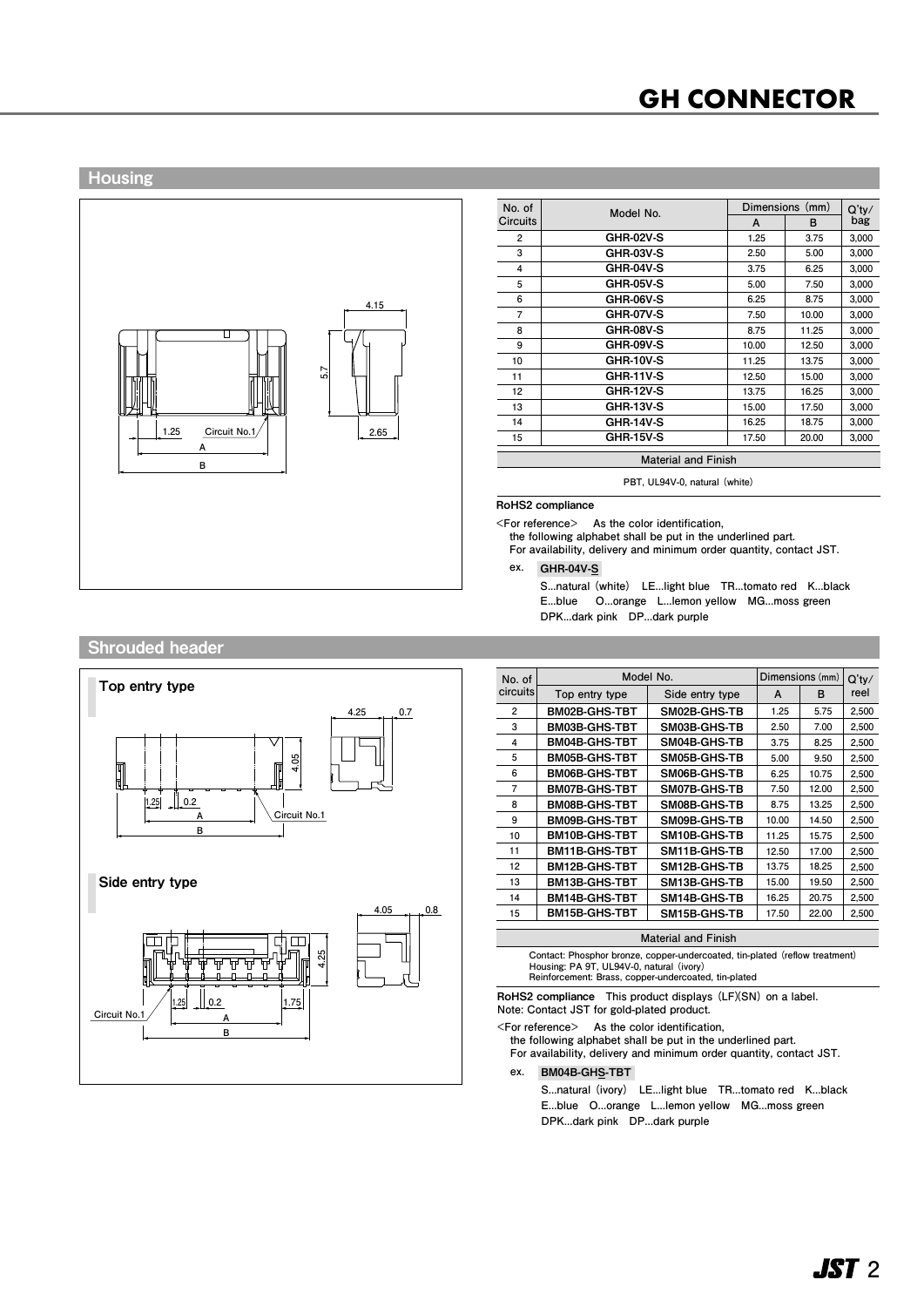### Housing (Keying pattern A)



| No. of   | Model No.                  | Dimensions (mm) | $Q'$ ty/ |       |  |
|----------|----------------------------|-----------------|----------|-------|--|
| circuits |                            | A               | в        | bag   |  |
| 2        | GHR-02V-2P                 | 1.25            | 3.75     | 3,000 |  |
|          | GHR-04V-2P                 |                 | 6.25     | 3,000 |  |
| 5        | GHR-05V-2P                 | 5.00            | 7.50     | 3,000 |  |
|          | <b>Material and Finish</b> |                 |          |       |  |

**PBT, UL94V-0, purple**

#### RoHS2 compliance

**<For reference> As the color identification,**

**the following alphabet shall be put in the underlined part. For availability, delivery and minimum order quantity, contact JST.**

#### **ex.** GHR-04V-2P-

**P...purple (for keying pattern A)** 

**HD...dark gray (for keying pattern B)**

## Header (Keying pattern A)



| No. of     | Model No.       |                 | Dimensions (mm) Q'ty/ |      |       |  |
|------------|-----------------|-----------------|-----------------------|------|-------|--|
| circuits l | Top entry type  | Side entry type | A                     | в    | reel  |  |
| 2          | BM02B-GHP-A-TBT | SM02B-GHP-A-TB  | 1.25                  | 5.75 | 2,500 |  |
| 4          | BM04B-GHP-A-TBT | SM04B-GHP-A-TB  | 3.75                  | 8.25 | 2,500 |  |
| 5          | BM05B-GHP-A-TBT | SM05B-GHP-A-TB  | 5.00                  | 9.50 | 2,500 |  |
|            |                 |                 |                       |      |       |  |

**Contact: Phosphor bronze, copper-undercoated, tin-plated (reflow treatment) Housing: PA 9T, UL94V-0, purple Reinforcement: Brass, copper-undercoated, tin-plated**

RoHS2 compliance **This product displays (LF)(SN) on a label.**

**<For reference> As the color identification,**

**the following alphabet shall be put in the underlined part.**

**For availability, delivery and minimum order quantity, contact JST.**

**P...purple (for keying pattern A)** 

**HD...dark gray (for keying pattern B)**